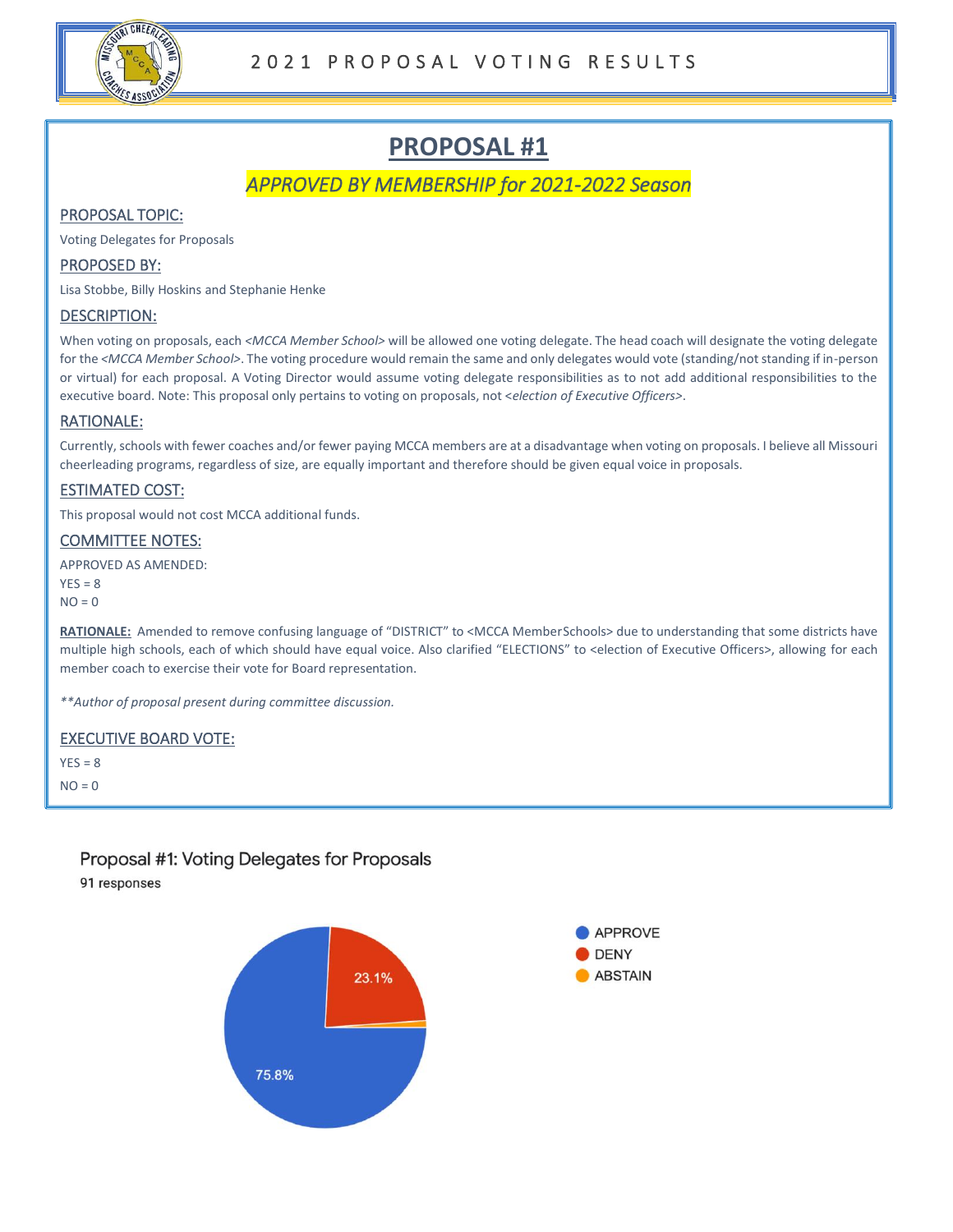

*DENIED BY MEMBERSHIP* 

# PROPOSAL TOPIC:

Modify State Championship Divisions

### PROPOSED BY:

Delanne Carlson

### DESCRIPTION:

Eliminate Small/Large Categories in all divisions.

Provision: If more than 15 teams <qualify for State Championship> in any division, <classifications> will then be split into Small/Large categories based on # of participants, in a fair manner.

#### RATIONALE:

Stunting Quantity guidelines on the MCCA Rubric and Scoring documents eliminates the need for this breakdown, more closely aligns divisions between Performance Championships and Game Day Championships (set to be implemented 2021-2022 school year), and more accurately reflects the current Missouri High School State Championship standard across other sports and activities.

# ESTIMATED COST:

Cost to the organization would be reduced from current award costs.

#### COMMITTEE NOTES:

APPROVED AS AMENDED:

 $YES = 5$  $NO = 3$ 

**RATIONALE:** The Competition Committee held at length discussion about the benefits/consequences of eliminating division breakdown from competition. They feel this proposal improves the spirit of competition, mirrors more closely the competitive standard for high school sports and streamlines the Performance and GameDay Championship tracks available to student participants. Although it does eliminate some divisional opportunities, those will be compensated for when fully implementing the Game Day Championship track.

*\*\*Author of proposal present during committee discussion.*

# EXECUTIVE BOARD VOTE:

 $YES = 8$  $NO = 0$ 

# Proposal #3: Modify State Championship Divisions

91 responses



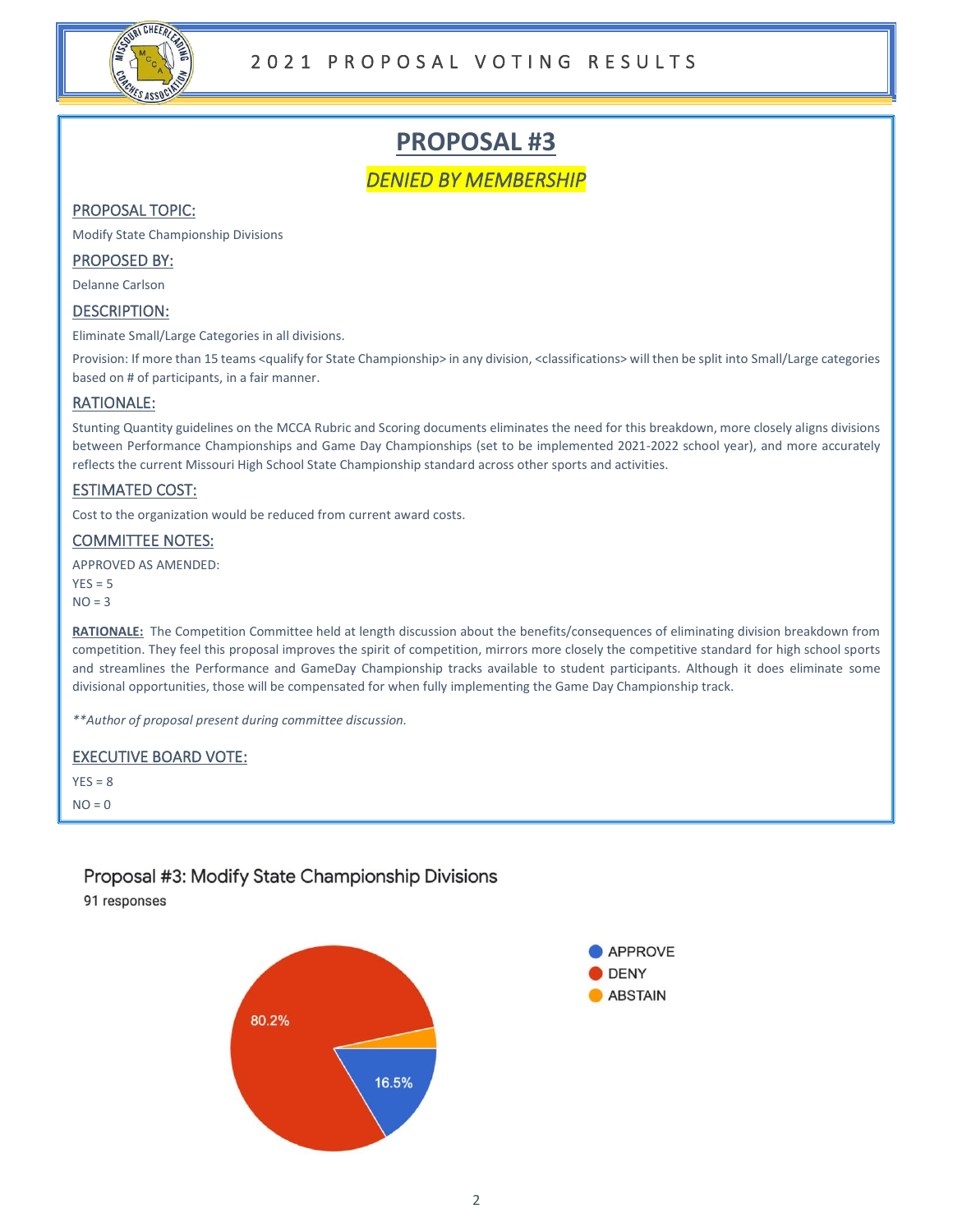

*CONTINGENT UPON PASSING of PROPOSAL #3* 

*PROPOSAL #3 FAILED* 

### PROPOSAL TOPIC:

Modify State Championship Divisions

#### PROPOSED BY:

Delanne Carlson

#### DESCRIPTION:

ADD Class 6 Division to both Performance and Game Day Championship

#### RATIONALE:

Adding Class 6 spreads teams more evenly across divisions based on official enrollment numbers, which increase fairness for all, and aligns more closely with Missouri HS standards. It also eliminates the need for MCCA to create their own enrollment scales and allows member coaches to confidently register their teams in correct divisions. GAME DAY Championships would consist of Class 1-6 (1-20 members). Performance Championships would consist of Class 1-6 (1-20 members), Superlarge (21-25 members), Coed (1-25 members). Classes would be based on official MSHSAA enrollment classifications for football from the previous school year.

# ESTIMATED COST:

Cost would increase by the number of additional awards at Regionals and State events.

#### COMMITTEE NOTES:

APPROVED WITH CONTINGENCY AMENDMENT:  $YFS = R$  $NO = 0$ 

**RATIONALE:** The Competition Committee requested to approve this for membership consideration ONLY IF Proposal #3 (eliminating Small/Large categories from all divisions) PASSES! **ADDITIONAL RATIONALE**: It is the consensus of this committee that increasing the competitive aspect within classifications is very important to the future of MCCA. They do NOT wish to further dilute the competitive pool by adding more divisions. However, IF small/large categories are eliminated, adding Class 6 to Performance and Game Day Championship tracks would even out division numbers and somewhat compensate for eliminated divisions. Also, amended to remove confusing, unnecessary language from Proposal Rationale as indicated.

*\*\*Author of proposal present during committee discussion.*

#### EXECUTIVE BOARD VOTE:

 $YFS = 8$ 

 $NO = 0$ 

Proposal #4: Modify State Championship Division (contingent on passing of proposal #3) 91 responses

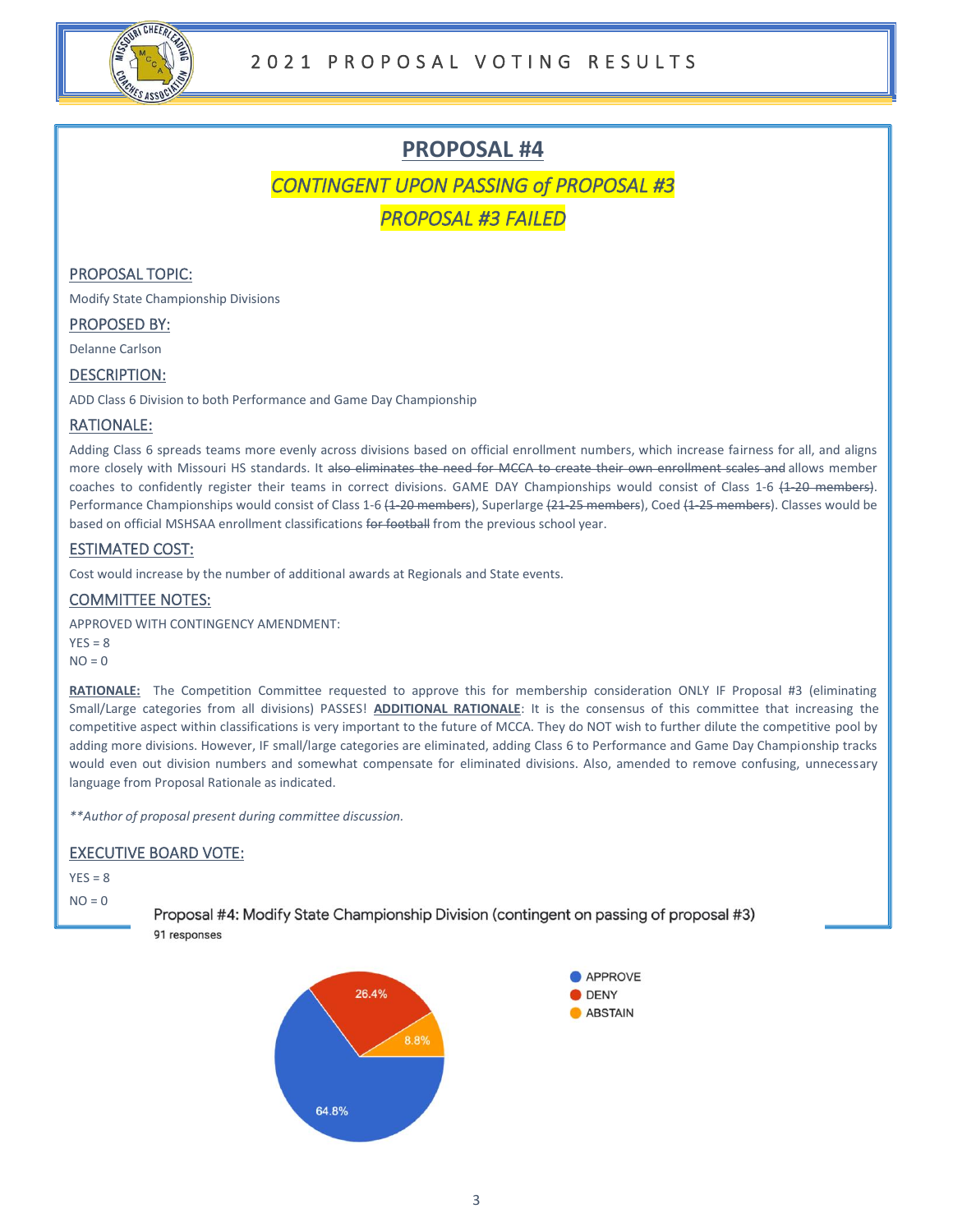

# *` APPROVED BY MEMBERSHIP for 2021-2022 Season*

# PROPOSAL TOPIC:

Modify Competition Registration Fees by adding a late registration fee

### PROPOSED BY:

Delanne Carlson and Sandi Gildehaus

#### DESCRIPTION:

Allow teams to register for competition within 2 weeks of the published deadline by adding \$10/person LATE FEE for all Varsity/JV divisions, and a \$5 LATE FEE for the Jr. High division.

# RATIONALE:

Current deadlines are in place to allow adequate time for scheduling events, organizing venues and ordering awards. There is currently no provision for late entry under any circumstance. This modification would allow for human error, without significantly penalizing student participants.

# ESTIMATED COST:

Late fees would cover additional cost of rush ordering awards, etc.

#### COMMITTEE NOTES:

APPROVED  $YES = 8$  $NO = 0$ 

**RATIONALE:** Overwhelming positive discussion about the benefit for student participants. Understanding, coaches are human, sometimes make mistakes, and occasionally miss deadlines. Implementing a late fee allows for time for correction of a temporary lapse without permanent consequences.

*\*\*Author of proposal present during committee discussion.*

#### EXECUTIVE BOARD VOTE:

 $YFS = 8$ 

 $NO = 0$ 

Proposal #5: Modify Competition Registration Fees by adding Late Registration Fee 91 responses

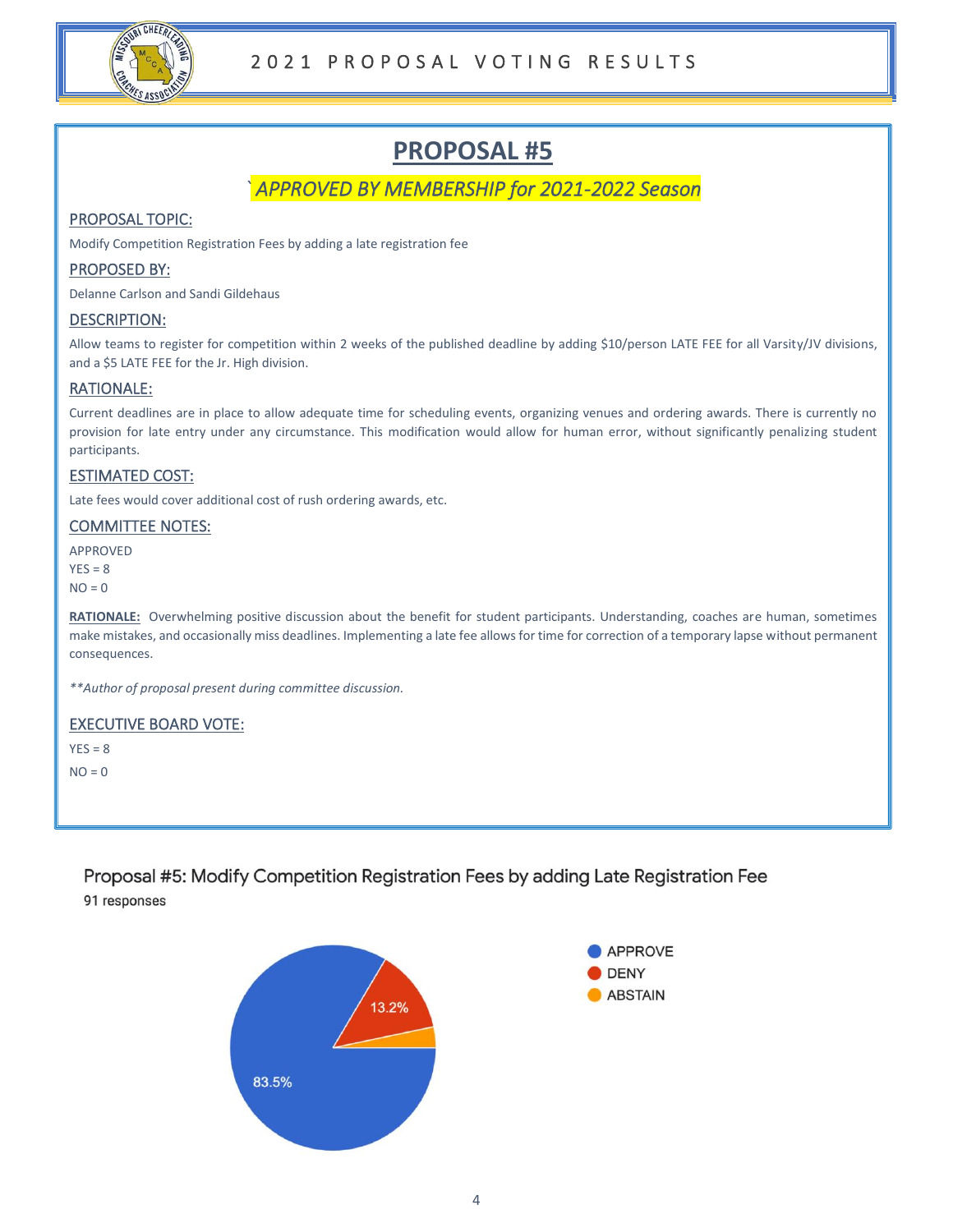

# *APPROVED BY MEMBERSHIP for 2021-2022 Season*

# PROPOSAL TOPIC:

Modify criteria for Academic All-State Team selection

### PROPOSED BY:

Delanne Carlson, Tricia Blankenship, Laura Sasser

#### DESCRIPTION:

We are proposing to modify CLASS RANK to include the top 20% of high achieving cheerleaders. This change aligns with many other Academic commendations and is more aligned with a 3.5 GPA & 24 ACT score.

# RATIONALE:

CURRENTLY: To be designated as an Academic All-State Team member, a cheerleader must meet the following requirements: 1.Be a current Sophomore, Junior, or Senior 2.Be a Varsity cheerleader 3.Have a cumulative GPA of 3.5 on an unweighted 4.0 scale 4.Have a composite score of at least 24 on the ACT, OR be in the top 10% of the class In the last several years, we are finding many students with unweighted GPA's much higher than 3.5, have not yet taken the ACT and are being eliminated solely based on class rank, which is typically between 8 and 20% in that GPA range. Our goal has always been, and continues to be, to acknowledge and award high academic achievement among our participating students. Balancing academics with commitment to such a demanding activity is no small task, and we wish to award this honor to more students.

# ESTIMATED COST:

Minimal cost increase for awards/certificates

# COMMITTEE NOTES:

APPROVED:  $YES = 8$ 

 $NO = 0$ 

**RATIONALE:** Overwhelmingly positive discussion about the benefit of recognizing more student athletes for their academic achievement.

*\*\*Author of proposal present during committee discussion.*

# EXECUTIVE BOARD VOTE:

 $YES = 8$  $NO = 0$ 

> Proposal #6: Modify Criteria for Academic All-State Team Selection 91 responses

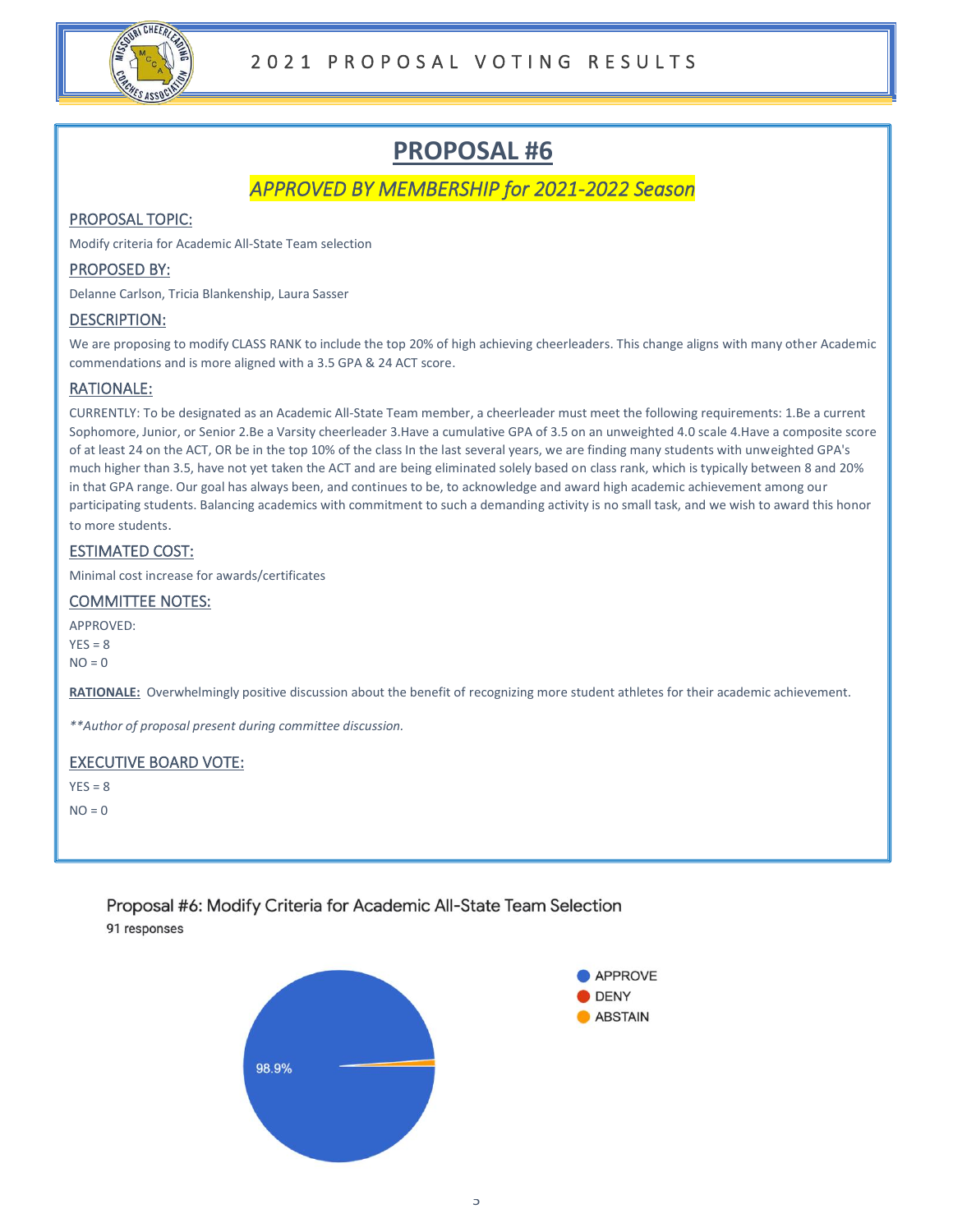

*APPROVED BY MEMBERSHIP for 2021-2022 Season* 

# PROPOSAL TOPIC:

Changing the numerical amount assigned to deductions

# PROPOSED BY:

Jana Scott, Tosha Borgfield, and Melanie Wissore

# DESCRIPTION:

AMENDED BY AUTHOR

2.5 major deduction (building fall)

1.5 minor deduction (building fall)

0.5 tumbling touchdown

The maximum deduction should be 1pt, minor deduction 0.5, tumbling touchdown 0.25

# RATIONALE:

When scores are measured by 0.1 of a point, it is nearly impossible to overcome any deduction.

# ESTIMATED COST:

zero

# COMMITTEE NOTES:

RETURNED TO AUTHORS FOR REVISION AND SPECIFICITY Vote on amended proposal:  $YES = 5$  $NO = 3$ 

**RATIONALE:** SUGGESTED REVISIONS: Remove legality deductions from this proposal. Student safety is our highest priority. performing illegal skills puts the safety of each student participant in jeopardy. Coaches must remain diligent in knowing the safety rules and protecting student athletes. In addition, the committee was uncomfortable with placing a cap on the maximum total # of deductions, and although sympathetic to the significant impact on final scores, believes the suggested point values are far too low. Please reassess suggested point values for Major Falls & Minor Falls. They also feel Tumbling touch downs should remain in the Minor Fall category. This is an attempt for the committee to understand, not deny the spirit of the proposal, and continue to value a fair competitive scoring system.

*\*\* Revision request and suggestions emailed to Jana Scott at noon today 3/8/21. Amended proposal received via email 3/9. Comp committee vote completed via email 3/12*

# EXECUTIVE BOARD VOTE:

ADDITIONAL AMENDMENT BY BOARD (sent back to author for approval = approved)